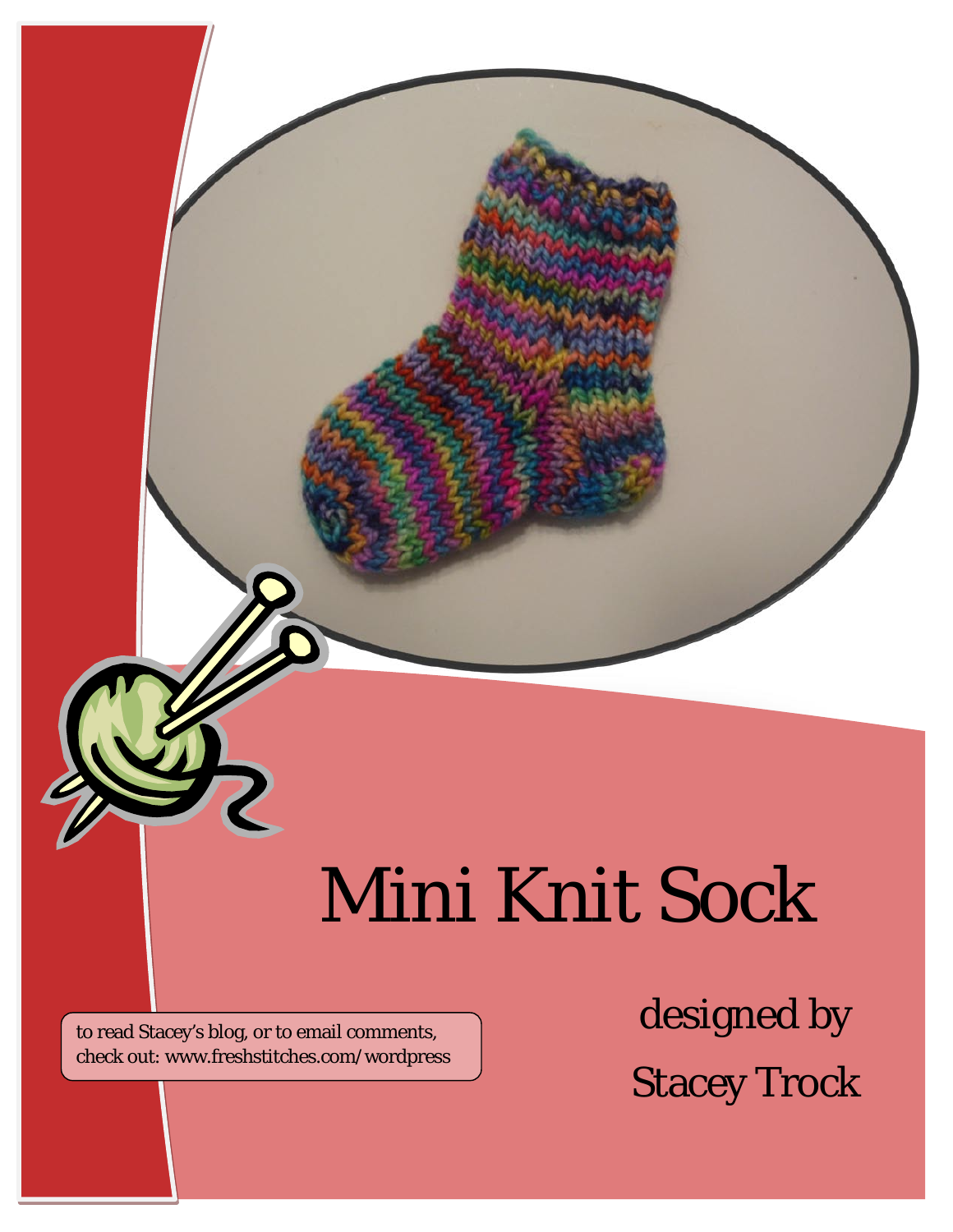*This mini knit sock is a quick, fun project… and the best part is that gauge doesn't matter! Just pick up a little bit of yarn, some needles to match, and get started!*

*This is a great intro to sock making… you'll do all the same stitches, but with no pressure for it to fit (or to do a second one!)*

#### **Pattern**

## *the cuff*

With yarn, CO 24 sts. Divide these sts between 3 dpns.

Rounds 1-3: \*k1, p1. Repeat from \* 11 times (24)

Rounds 4-13: k all sts (24)

# *the heel flap*

Arrange stitches so that 12 stitches are on one needle. For the heel flap, you will only work these sts.

Rows 1-10: work in St st, beginning with a p row (12)

## *turn the heel*

Row 11: p7, p2tog, turn

Row 12: k3, k2tog, turn

Row 13: p3, p2tog, turn.

Rows 14-18: Repeat rows 12-13 twice, then repeat row 12.

#### **Materials**

dpns to match yarn (size 2 used in sample)

#### **Yarns**

Any yarn you'd like! Sample shown in Koigu Fingering

#### **Gauge**

Doesn't matter!

## **Abbreviations**

BO: bind off CO: cast on dpn(s): double point needle(s) k: knit k2tog: knit 2 together p: purl p2tog: purl 2 together pu: pick up ssk: slip slip knit St st: stockinette st